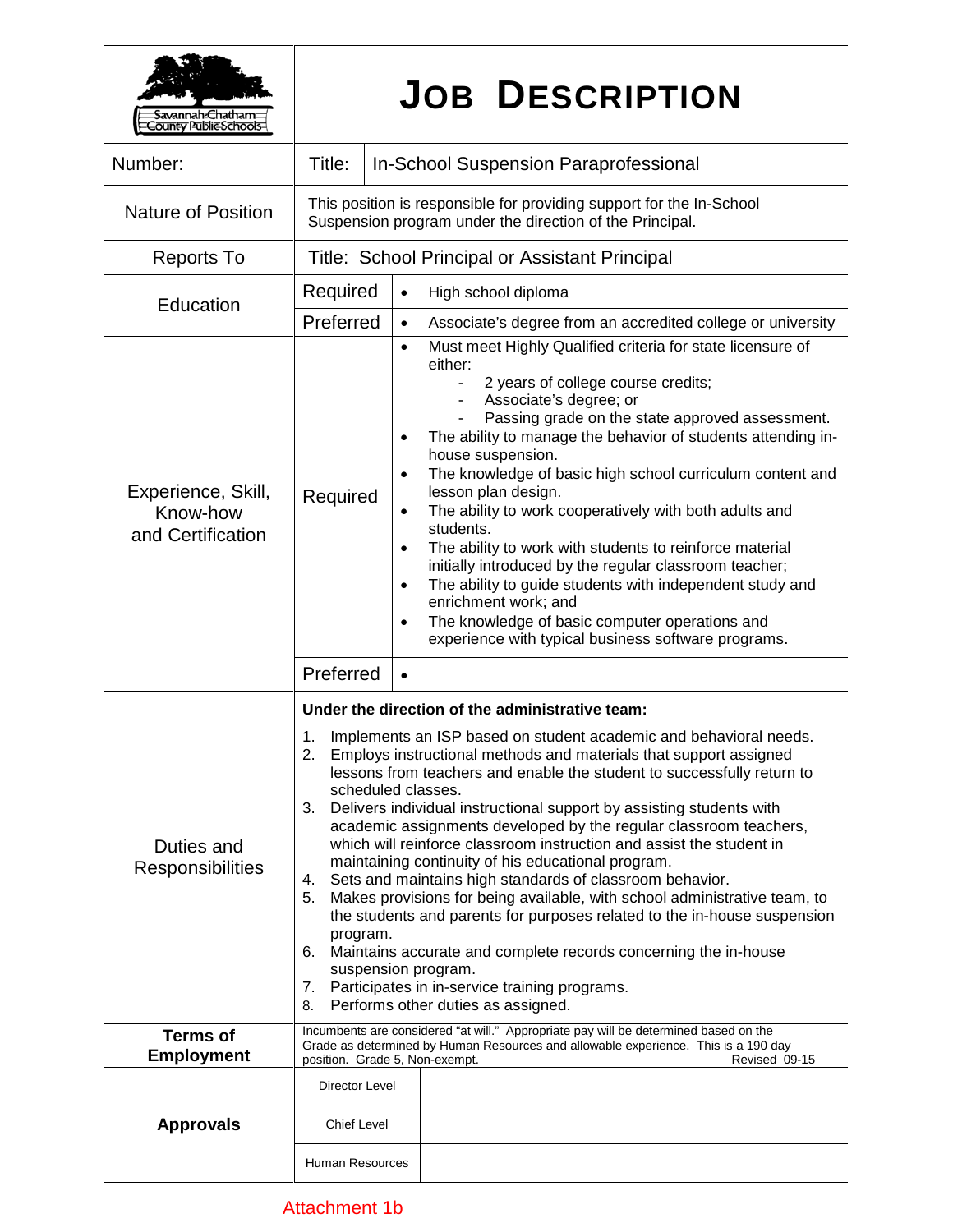|  | Superintendent |  |  |
|--|----------------|--|--|
|--|----------------|--|--|

## Attachment 1b